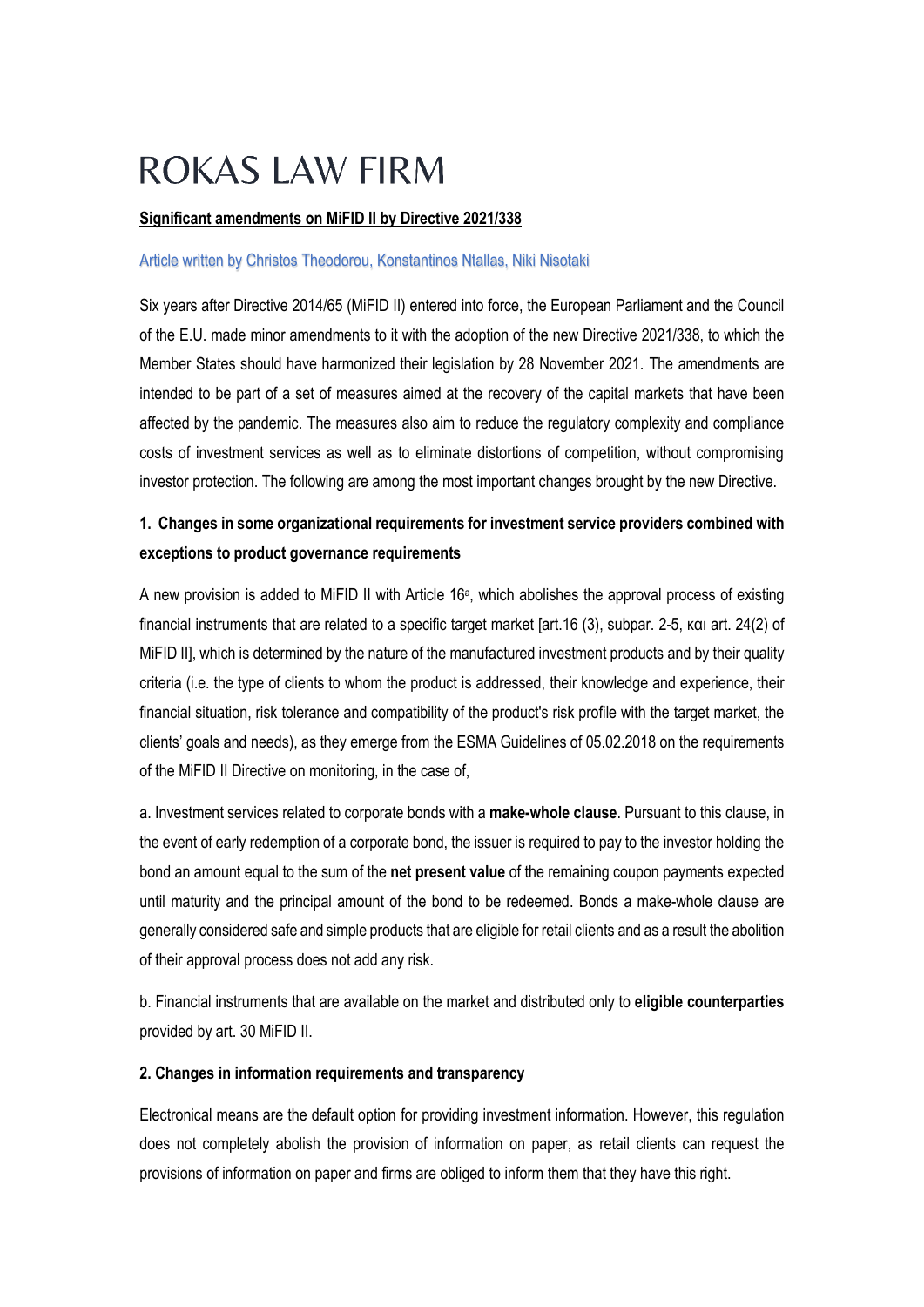The obligation to provide information to professional clients and eligible counterparties about costs and associated charges is abolished. Ratio of this arrangement is the fact that the above persons are provided information tailored to their needs, which is more detailed than the standardized and mandatory costs information. **The abolition does not include services of investment advice** and **portfolio management** due to the lack of sufficient experience and knowledge of professional clients and eligible counterparties regarding these services.

Investment firms are required to undertake a cost-benefit analysis in the activities of selling a financial instrument and buying another financial instrument or exercising a right to make a change with regard to an existing financial instrument («switching of financial instruments»). They are also required to inform the clients on whether the benefits of such a transaction outweigh the costs. Professional clients, with whom the investment firm maintains ongoing relationships, are exempt from that requirement.

The periodic reporting requirement regarding the execution of client order (RTS 27 reporting requirements), is postponed until 28 February 2023, while the reporting requirement regarding the services that have already been provided to professional clients and eligible counterparties is immediately abolished. ESMA has already submitted a consultation on 24.09.2021.

#### **3. Provision of research by third parties – jointly pay for research and execution services**

The possibility for investment firms to pay jointly for research and execution services is stipulated and regulated under 3 conditions: a) if there is such an agreement, in which any combined charges or joint payments for research are stipulated, b) if the clients have been already been informed and c) if the joint payment concern issuers whose market capitalisation did not exceed EUR 1 billion, as expressed by endyear quotes, for the period of 36 months preceding the provision of the research. In the case of non-listed firms this restriction refers to their own capital.

#### **4. Criteria for ancillary investment activity**

New criteria are introduced based on which a trading activity is considered ancillary to the main business, and the firm that exercises it may make use of an exemption from the requirement to obtain authorisation as an investment firm. Now firms that exercise ancillary activities must notify the relevant competent authority only after they have applied for the ancillary activity exemption and to provide the necessary elements to satisfy the quantitative tests that determine whether their trading activity is ancillary to their main business. The criteria are a) whether the net outstanding notional exposure in commodity derivatives is below an annual threshold of EUR 3 billion; b) whether the capital employed by the group to which the person belongs is predominantly allocated to the main business of the group and c) whether or not the size of the activities carried out by the firm on its own account exceeds the total size of the other trading activities at group level. ESMA is responsible for developing draft regulatory technical standards regarding